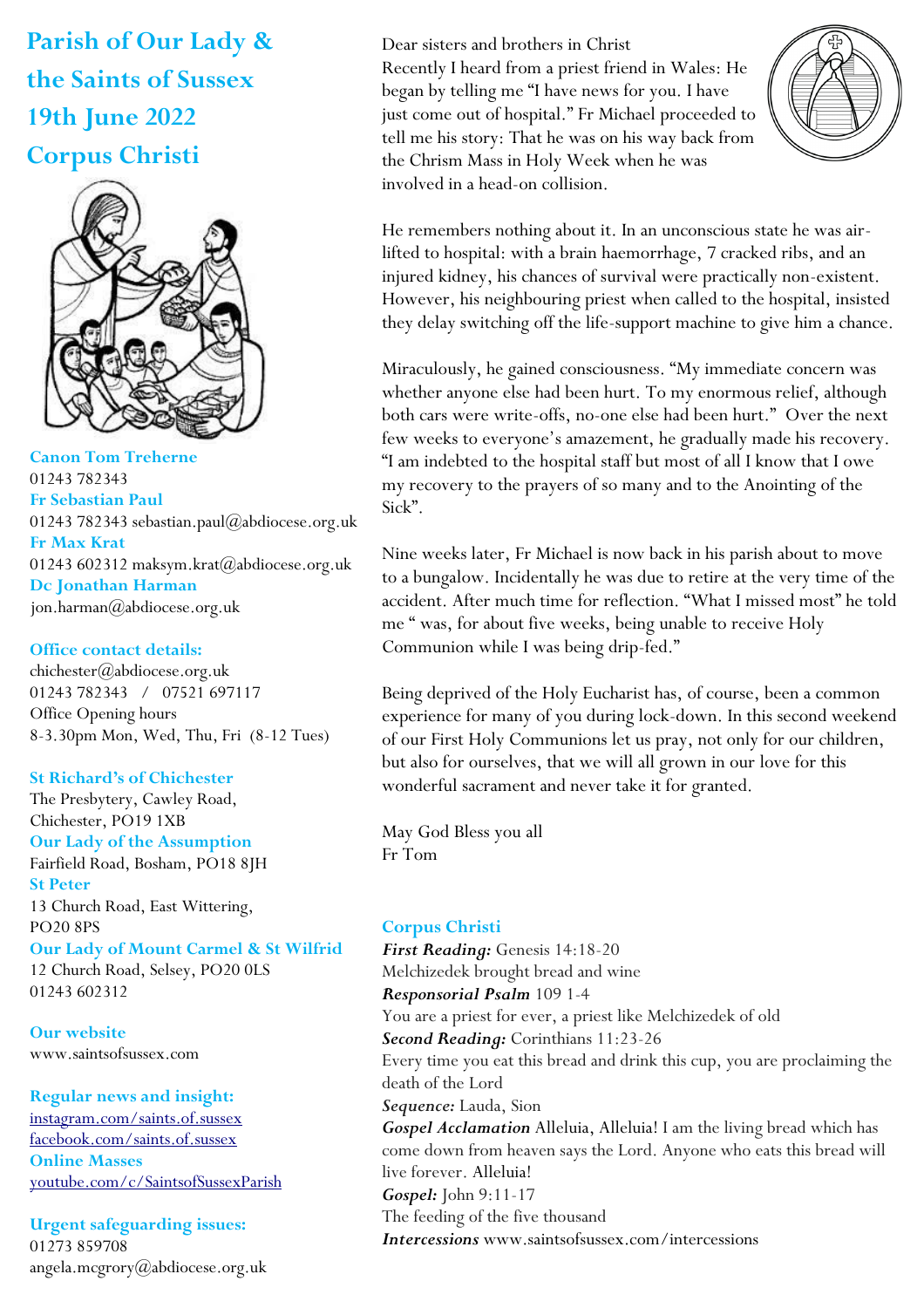# **Clergy Appointments**

In case you missed recent announcements, our Fr Sebastian has been appointed Parish Priest of the parishes of Our Lady of Lourdes, Thames Ditton and Holy Name Esher. He will be greatly missed. We will keep him always in our prayers especially as he prepares for this new and very big responsibility. Fr David Murphy, currently the chaplain of Holy Cross Hospital in Haslemere, will be replacing him. Let's keep him in our prayers too. Their moves will take place at the end of August. Our former Fr Sebastian (Kijak) has been appointed Parish Priest of St Mary's, Preston Park

# **Lourdes**

Nearly 600 people will be attending our diocesan pilgrimage this summer (29th July—4th August ) Both Fr Tom and Deacon Jon will be attending. Please let our clergy know, via the parish office, if you are coming too. There are still spaces on the coach for additional helpers who will be most welcome. The subsidised cost is £625 with extra funds available. The closing date is the end of June.

### **The next Mass in Ukrainian**

will take place at St Richard's Church on **Sunday 26th June at 2pm**, and afterwards in the lower parish room for refreshments .

Please take your prayer card to keep as you enter church this weekend. Please also return your blank card to write down your most heartfelt prayers for your friends and family. These



prayers are to be placed in the box on the sanctuary in each church. We hope everyone will want to be involved.

We celebrate and pray for everyone in our whole parish family as we prepare for the World Meeting of Families June 22-26 Bishop Richard will then bless the four boxes containing our prayers at the Parish Day Mass on 3rd July. If you are unable to get to hold of a card please email them / post them to Amy at the parish office.

# **Taize Service at Selsey**

Please join us at St Wilfrid's Church, Selsey for our ecumenical Prayers with Taizé music taking place on Sunday 17th July at 4pm. "Let all who are thirsty come...", a moment for peace, reflection and prayer. Refreshments to follow. Singing rehearsal takes place Wednesday 22nd June at 6.30pm-8pm. All welcome.

# **Deanery Confirmations: 10th July Arundel Cathedral: Singers Required**

On Sunday 10 July at 3pm, in Arundel Cathedral, Bishop Richard will celebrate Mass for the confirmation of our deanery's young people.

If you enjoy singing, then please volunteer to be part of this wonderful celebration and help make the day even more special for the young people of our parishes and their families. Contact [chichester@abdiocese.org.uk](mailto:chichester@abdiocese.org.uk) for more information. We look forward to singing with you!

## **Altar Servers' Group Social – 5 July**

The Altar Servers' Group will be recommencing after the summer holidays, following a two and half year hiatus due to the pandemic. As an introduction, we will be hosting a quiz night with pizzas on Tuesday 5 July at 19.00 in the parish rooms. Anyone aged 10+ interested in joining the Altar Servers' Group, regardless of experience altar serving, is welcome to join us.

# **First Holy Communion this weekend**

This weekend marks a very special time for 33 of our young parishioners. Please pray for them and for their families as they take this important step in their faith journey. St Peter's children will also be making their first reconciliation on Saturday.

### **Selsey**

#### **Sunday at 10am**

Bella, Dawid, Jasmine, Lara. Natalia, Nathan and Sophie

# **Witterings**

**Sunday at 9am** Chloe, Dylan, Isolda, Jamie, Luke, Lupe, Sam, Toby and Vivien

**Chichester Saturday at 6pm** Aiden, Esther, Lauanny. **Sunday at 10am** Filip, Patryk, Alexander, Perry, Roxanne, Maximilian,

Oliwia, Kaya, Rynela, Lena, Riley, Annabelle, Rahul,

**The FOODBANK** will be collecting at Tesco Extra Chichester from Thursday 30<sup>th</sup> June until Saturday 2<sup>nd</sup> July. They desperately need to replenish their rapidly diminishing stock levels. Most urgent are pasta/curry sauce, tinned fruit, soup and vegetables, longline milk and juice. Tesco will top up 20% by weight, in cash. Thank you.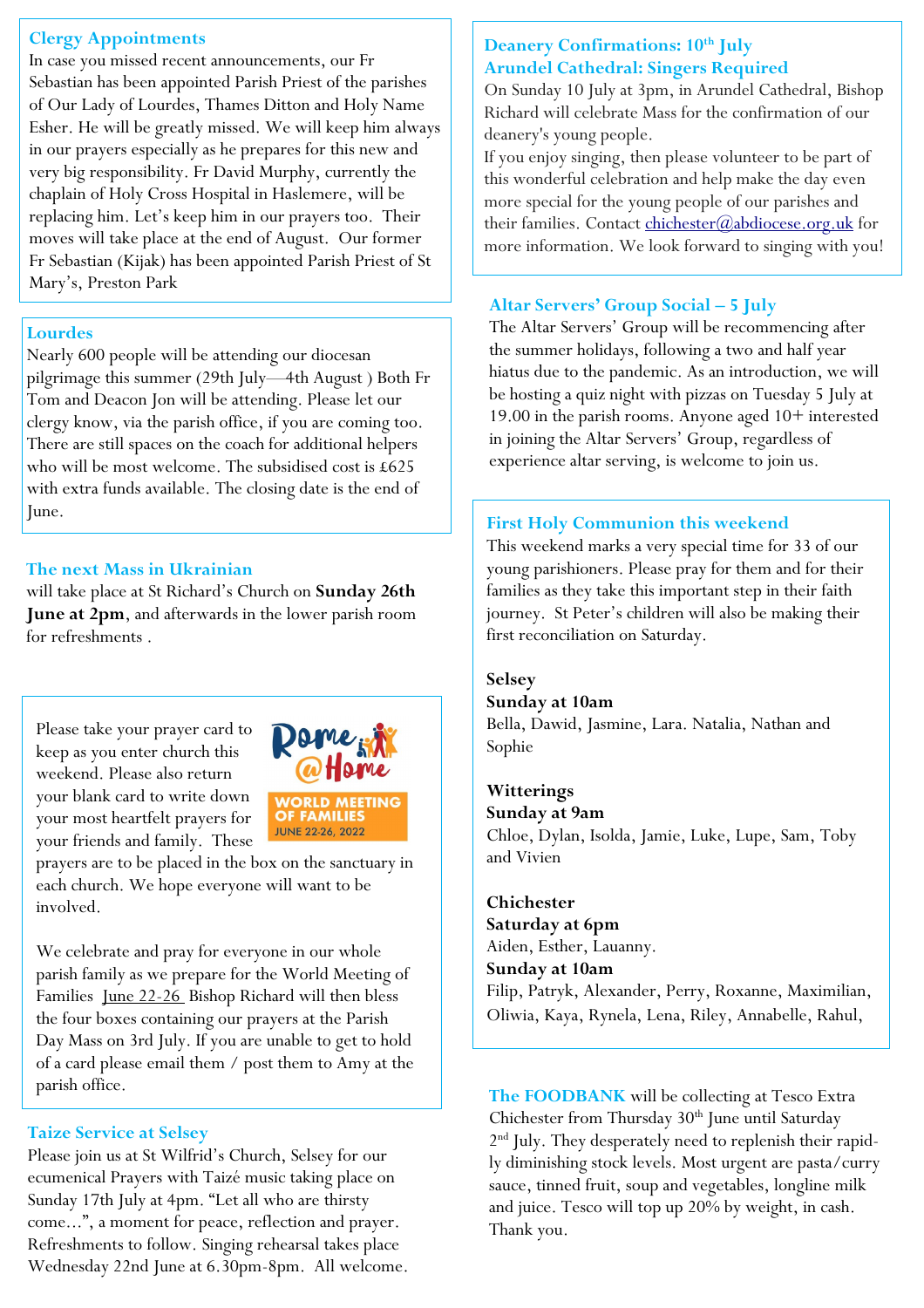# **A Day with Mary**

Arundel Cathedral Saturday **July 9th 9.30am until 5pm** Confession, Adoration, Rosary, With Fr Pio Idowu and Canon David Parmiter. Please bring a packed lunch. *Our Lady to Lucia on 13 June 1917 "Jesus wishes to establish in the world devotion to my immaculate Heart"*

**Opening Parish Gardens** So we have taken the decision not to move forward with the idea of running an open garden day, as there were too few people offering to open up their gardens to visitors. Given a bit more notice perhaps another year we might want to organise this across our 4 churches. Speaking of gardens… The clipping of the hedge in front of St Richard's Church has not been overlooked. We are deliberately allowing it to grow so that it can be layered in the next year or two.

# **Dates for the Diary at St Peter's**

**Picnic in the Garden** Saturday the **10th September**. Tickets being sold now in each church. **Summer Fayre** St Peter' Saturday **23rd July 12-3pm.** 

## **Parish Day Mass 2022**

**On Sunday 3 July,** the whole parish is warmly invited to join Bishop Richard and our clergy for Mass on St Richard's School field at 11am. This is a wonderful opportunity to bring our four churches together for the first time, to celebrate Mass and then for lunch afterwards. Our First Holy Communion children will be receiving their certificates from Bishop Richard, who will also bless our parish nursery building on its 25th anniversary.

Please note there will be no other masses except the vigil mass at Selsey at 5pm and the Sunday evening mass at St Richards at 6.30pm. If you are able to be involved, kindly email the Parish Office. Please also pray for sunshine!

# **Refugee Crisis Coffee Morning With Bishop Richard**

# **Saturday 25 June 2022 11.30am**

St Gabriel's Church Hall, Billingshurst, RH14 9QH How can our diocesan community best support our refugee brothers and sisters? People across our parishes are warmly invited to join Bishop Richard to explore how we, as a community of faith, can help and support people arriving in our diocese as refugees. To find out more about the event please contact E: formation@abdiocese.org.uk To book a place please go to

<https://abdiocese.churchsuite.com/events/an04uoxn>

Next Sunday. **Second Collection is for Peter's Pence**. For the Holy Father's chosen charities.

# **Our Parish Offertory**

Bosham.

**For donations via bank transfer: Name: Saints of Sussex** Sort Code: 40-05-20 Account No: 41076582 Reference: surname and offertory This account name is required if you are setting up a transfer to this account for the first time. **St Peter's Wittering (until Dec 2022):** Name: RCD A&B St Peter's Wittering Sort Code: 40-05-20 Account No: 71077716. Reference: surname and offertory **Donations via cheque** Made payable to: Saints of Sussex; or St Peter's RC Church **Donations by Credit or Debit card** Can be made in person via the terminals in Chichester and

**For regular giving by bank standing order and for information on gift aid visit: www saintsofsussex.com/regular-giving.html**

# **Our Lady and the Saints of Sussex Offertory collections and other fund raising**

| Offertory                          | <b>May 2022</b> |
|------------------------------------|-----------------|
| Cash/Cheques/Envelopes             |                 |
| Our Lady of the Assumption         | £372            |
| St Peter's                         | £911            |
| St Richard's                       | £1,809          |
| St Wilfrid's                       | £1,287          |
| <b>Bankers Orders</b>              | £7950           |
| Credit and debit card transactions | £1108           |
| Total                              | £13,437         |
| <b>Gift Aid Rebate</b>             | £4,862          |

In addition, second collections and generous donations totalled £502 for Ukraine, £1,053 for the Nursery, £601 for the Education of Future Priests, £1,015 for the Holy Family Sisters and £327 for Communications. Donations for Ukraine are still very welcome. Please also note the gift aid sum, which was achieved simply by eligible parishioners gift aiding their offertory and other contributions.

Thank you all for your continuing generosity.